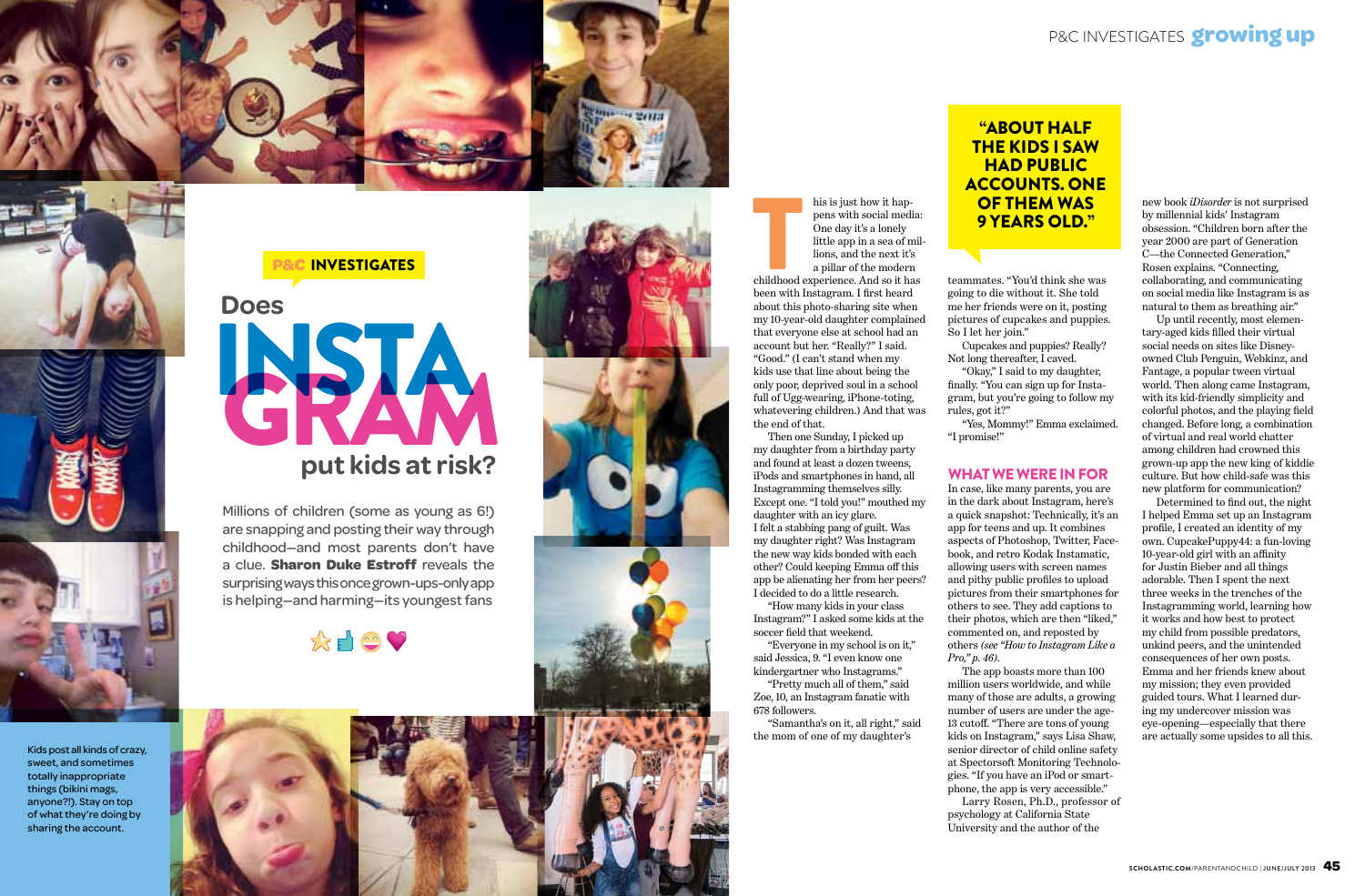## **growing up** P&C INVESTIGATES

Still, it's not something to launch into blindly, so here's what you need to know before letting your kids join the Insta-fun.

#### Lesson 1

#### **Nobody is supervising**

You know that old shampoo commercial: I told two friends and they told two friends and so on and so on? That's Instagram, only the scope is a gazillion times greater. You start out connecting with kids you know, then you connect with kids they know, and on and on. As a member of the Instagram community, you have access to other children's profiles that often include their full name; their age; their headshot; and a list of their schools, camps, hobbies, and favorite pop icons. Parents, meanwhile, are nowhere to be found. WHAT'S OK Kids this age crave peer acceptance, and Instagram provides them with a ready-made social group with whom to exchange ideas. "Elementary school kids require a sense of belonging," says Marshall Duke, Ph.D., professor of psychology at Emory University. Instagram can give them that sense of community, and unlike with the cliques they face during school recess, they don't need someone else's approval to join.

It even helps kids connect in the real world, too. "My friends and I Instagram at sleepovers," says Carly, 8. "We give each other crazy hairstyles and make silly faces, then post the pictures. It's really fun." WHAT'S NOT In the absence of parental supervision, things can spiral out of control. I saw little boys tossing around four-letter words like footballs; I followed young girls who asked me to "like" their pictures if "you think I look sexy"; I viewed popular posts that included an alleged paparazzi pic of Zac Efron's private parts. No voice of authority was present to guide these posts back onto a constructive track.

Most elementary-aged kids are still in their first stage of moral



development, says Duke. They learn to behave appropriately to avoid punishment, not because of internal ethics. "Because Instagram allows these behaviors to go on, kids implicitly believe that they are okay," he cautions.

#### Lesson 2

#### **Your child is connecting with strangers**

Back in the old days, being followed by someone you didn't know was downright creepy. On Instagram, being followed is a measure of a child's popularity. "I have 447 followers!" bragged Ben, 8, who checks his follower stats "like 20 times a day." More followers also mean more "likes" on your posts—another selfesteem perk for kids. "The 'Like' button carries with it a feeling of caring and kindness," says Rosen, who has researched use of the button in his lab. "It makes you feel appreciated."

That sense increases when one child links to another kid's post, with a message such as, "Please follow my friend @awesome\_lucy. She's really nice and pretty."

WHAT'S OK Kids helping other kids gather followers is an endearing example of peer support, and one of several ways I saw kids using Instagram for positive purposes. For instance, if a girl posted a photo of herself in a new outfit, followers would comment on how pretty she looked. When a boy posted the trophy he'd recently earned, his followers told him he rocked. As parents, we strive to raise children who will become compassionate members of society. In a new-fangled way, Instagram helps reinforce caring communal behaviors.

WHAT'S NOT But it's hard to know everyone who's in your child's online community. Instagrams are public unless you change the settings *(see*